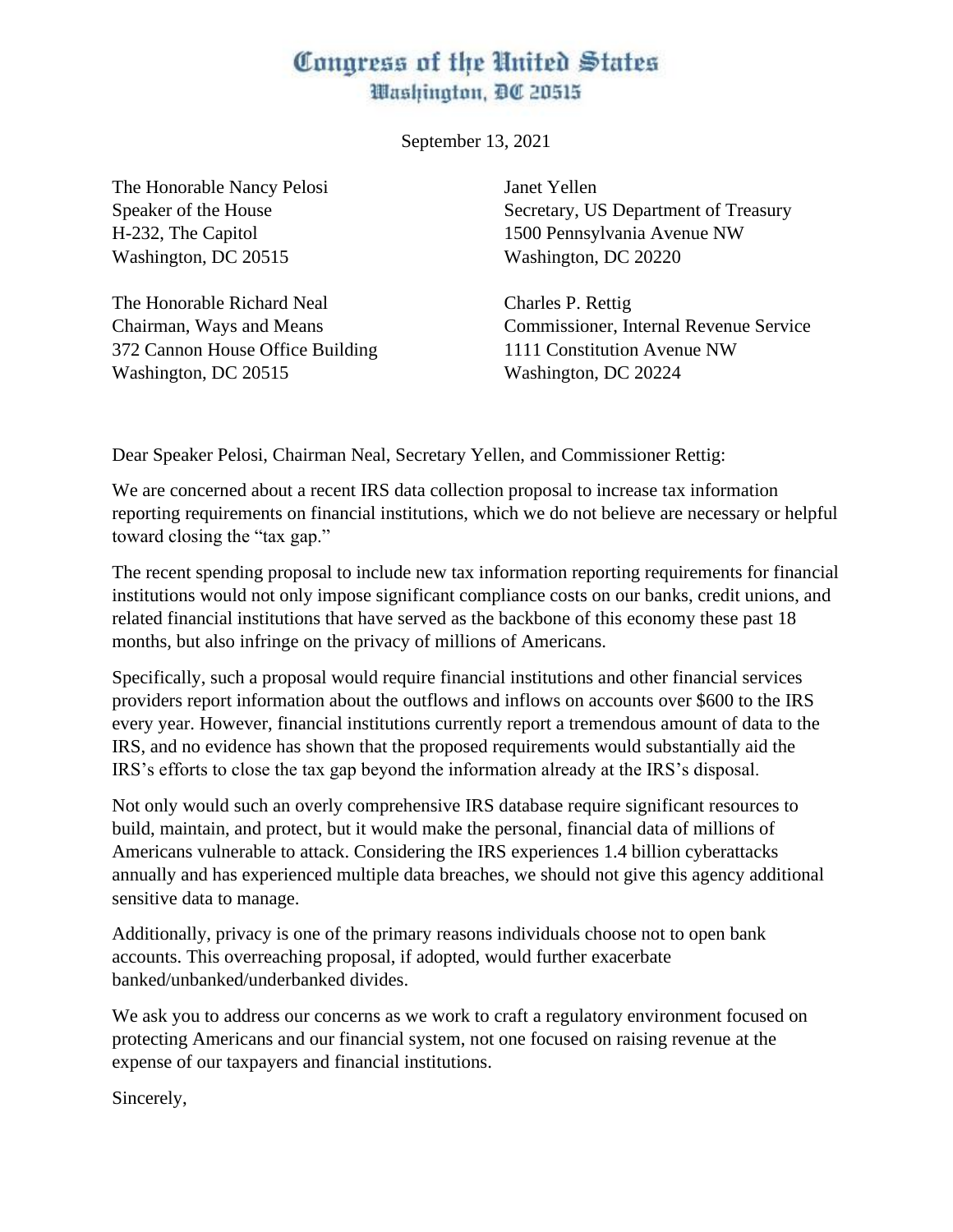Tom Emmer Member of Congress

u Wag

Ann Wagner Member of Congress

mum

Jeff Duncan Member of Congress

Ralph Norman Member of Congress

Blaine Luetkemeyer Member of Congress

shley 7

Ashley Hinson Member of Congress

Adrian Smith Member of Congress

Sur essm

Pete Sessions Member of Congress

ı

Bob Gibbs Member of Congress

Andy Barr Member of Congress

 $R.$ 

Randy K. Weber Member of Congress

Ted Budd Member of Congress

Alex X. Mooney Member of Congress

au

Barry Loudermilk Member of Congress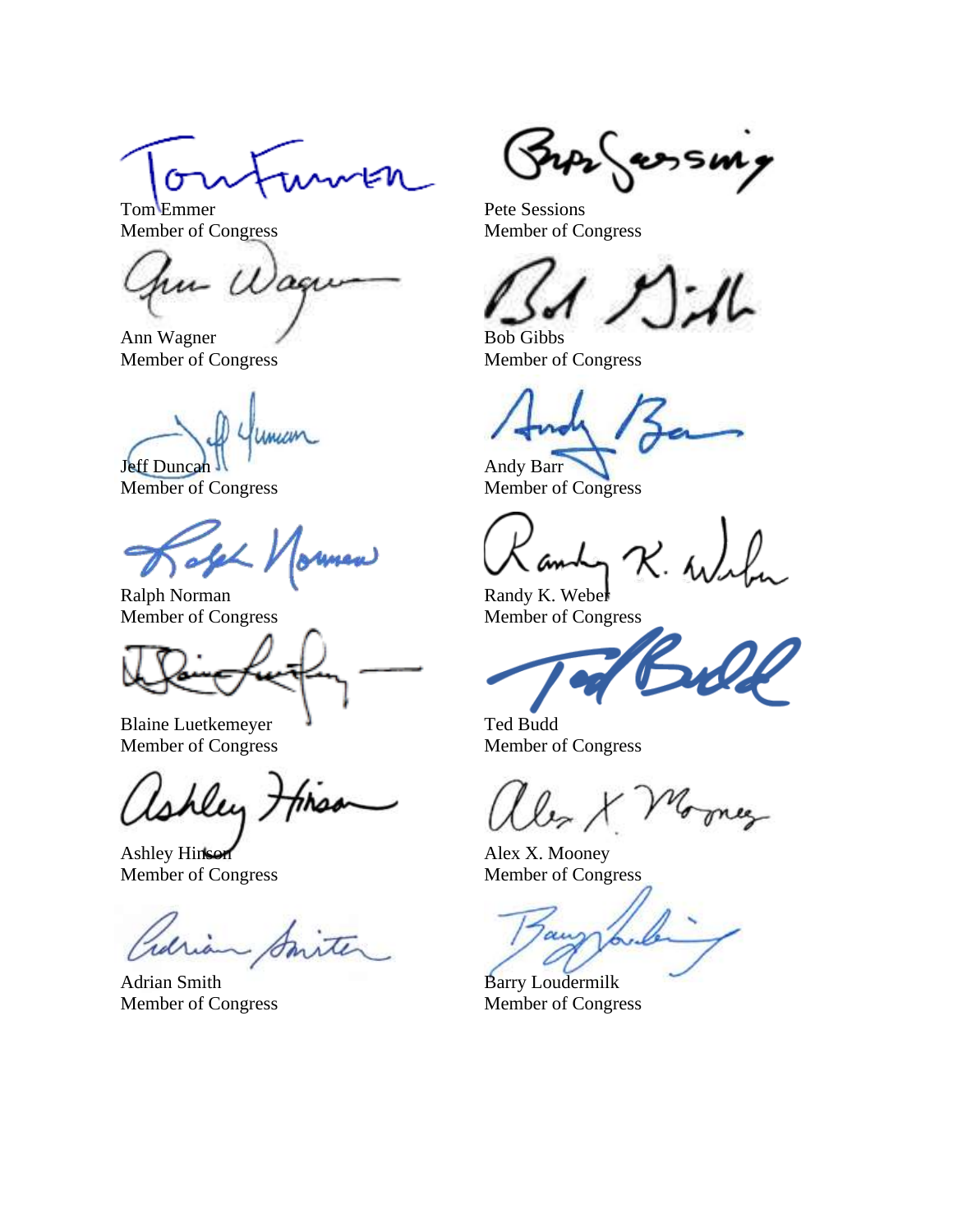Waren S

Warren Davidson Member of Congress

'einni S

Roger Williams Member of Congress

Scott DesJarlais, M.D. Member of Congress

, Scott

Austin Scott Member of Congress

men

Mark E. Green, M.D. Member of Congress

**AAA** 

Frank D. Lucas Member of Congress

Rick Allen Member of Congress

led

Tom Cole Member of Congress

Fred R. W.

Brad R. Wenstrup, D.P.M Member of Congress

David Kusto

David Kustoff Member of Congress

Earl L. Bully Carter

Member of Congress

David Schweikert

Member of Congress

Lloyd Smucker Member of Congress

Tracey Mann Member of Congress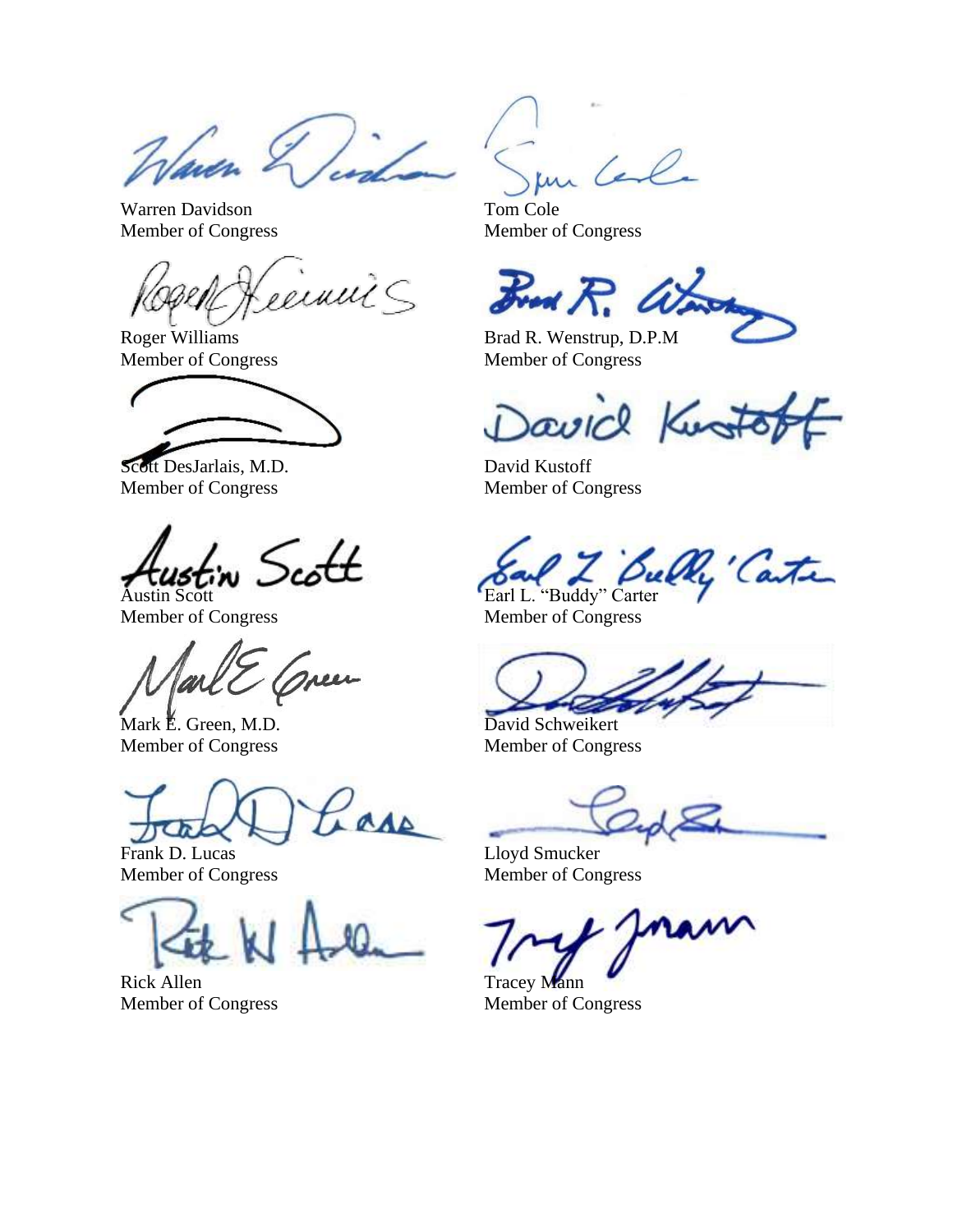Lee Zeldin Member of Congress

Michael Guest Member of Congress

Duyfre

Beth Van Duyne Member of Congress

James Comer Member of Congress

Chip Roy

Member of Congress

allen

Anthony Gonzalez Member of Congress

ber Lance Gooden

Member of Congress

yetti KL ہ<br>مال ، روہ Yvett**e** Herrell

Member of Congress

Dusty Johnson

Member of Congress

Mariannette of Miller Marks

Mariannette Miller-Meeks, M.D. Member of Congress

Gregory F. Murphy, M.D. Member of Congress

Ben Cline

Member of Congress

Bill Huizenga Member of Congress

Brian Fitzpatrick Member of Congress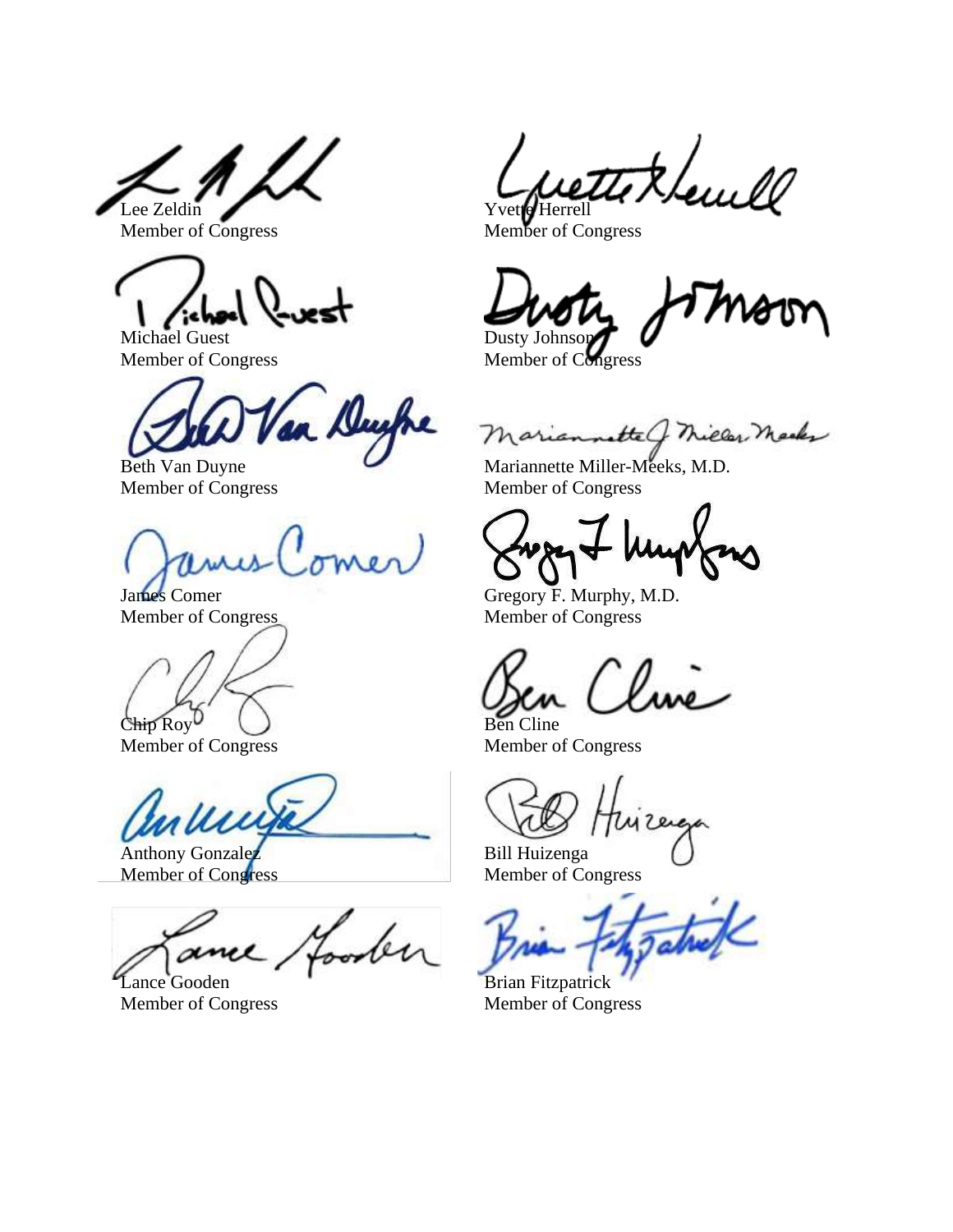Iderson

Troy Balderson Member of Congress

Van Taylor

Van Taylor Member of Congress

eeer Carol D

Carol D. Miller Member of Congress

Michael Cloud Member of Congress

1 Hu French Hill

Member of Congress

John Ow Rose

Member of Congress

allie Walpasts

Jackie Walorski Member of Congress

Elise Stefanik Member of Congress

Guy Reschenthaler Member of Congress

Larry Bucshon, M.D. Member of Congress

Bill Posey

Member of Congress

Kelly Armstrong

Member of Congress

Hortzler Vicky Hartzler

Member of Congress

Adam Kinzinger Member of Congress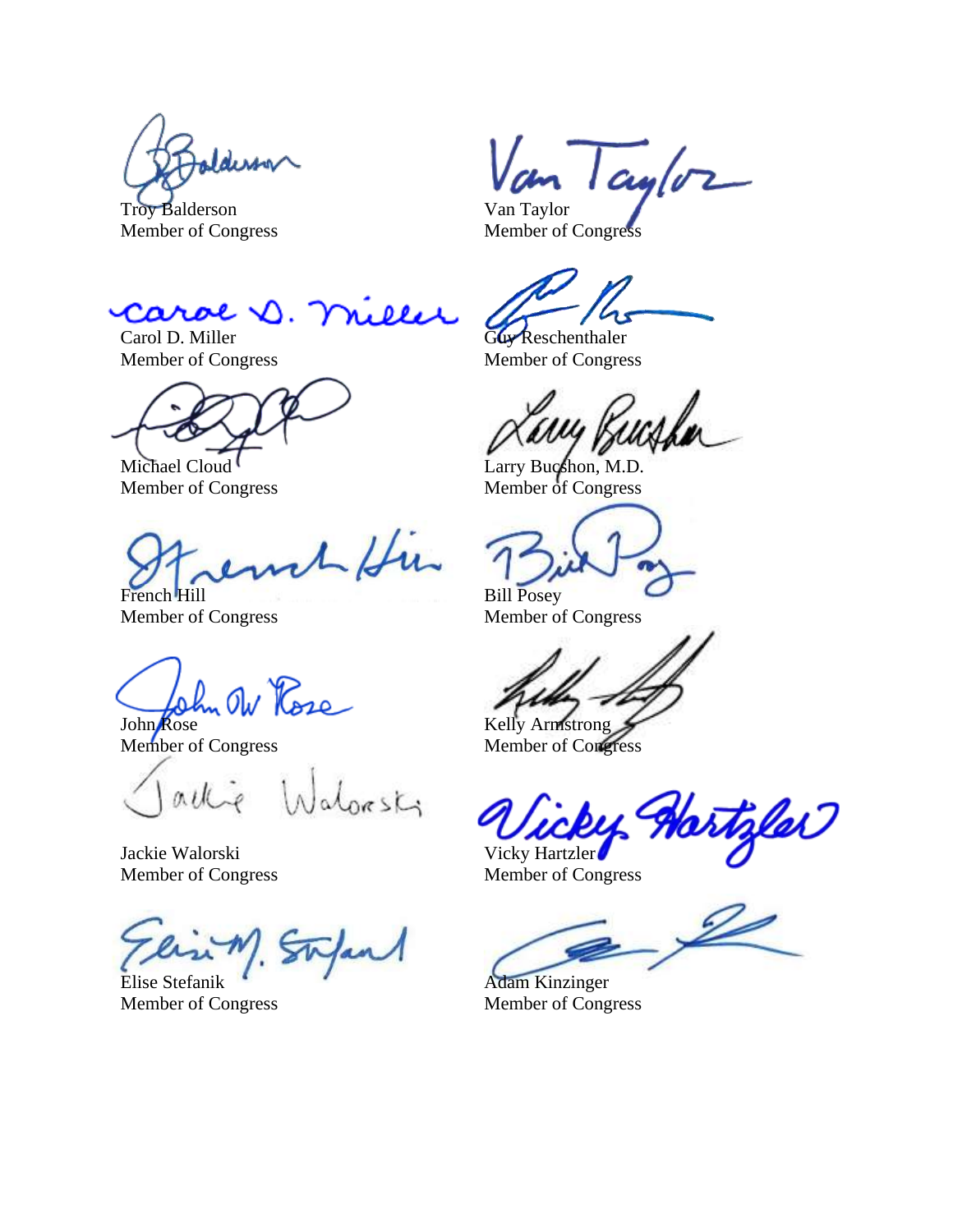Mike Gallagher Member of Congress

Jim Hagedorn Member of Congress

arshlearger sesch

Diana Harshbarger Member of Congress

Mary, E Miller

Mary Milled Member of Congress

Kat Cammack Member of Congress

Darin LaHood Member of Congress

Scott Fitzgerald

Member of Congress

Mike Bost Member of Congress

Chuck Fleischmann Member of Congress

Vake D. Moore

gedo

Blake D. Moore Member of Congress

Mike Rogers

Member of Congress

in Numes Devin Nunes

Member of Congress

Trey Hollingsworth Member of Congress

Burgess Owens Member of Congress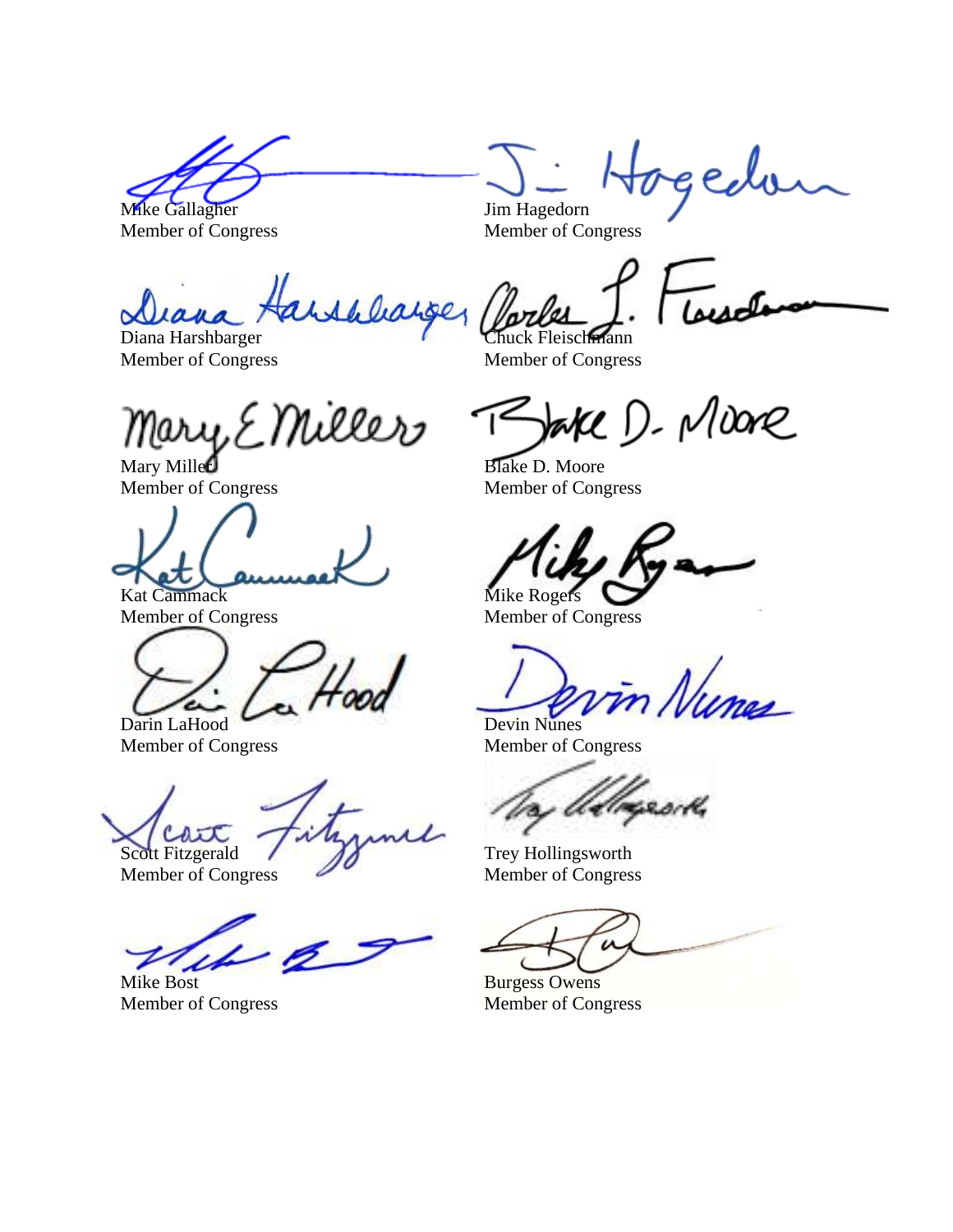Form A. Carl

Jerry L. Carl Member of Congress

 $0.92$ 

Donald J. Bacon Member of Congress

les M.D. Andy Harris

Member of Congress

zdea

John Moolenaar Member of Congress

 $\alpha$ 

Jack Bergman Member of Congress

Cathy McMorris Rodgers Member of Congress

Peter Meijer Member of Congress

Nicole Malliotakis Member of Congress

 $SudC$ 

Ken Buck Member of Congress

Louie Gohmert

Member of Congress

David G. Valadao Member of Congress

alvert

Ken Calvert Member of Congress

Tim Walberg Member of Congres

Jody Hice

Member of Congress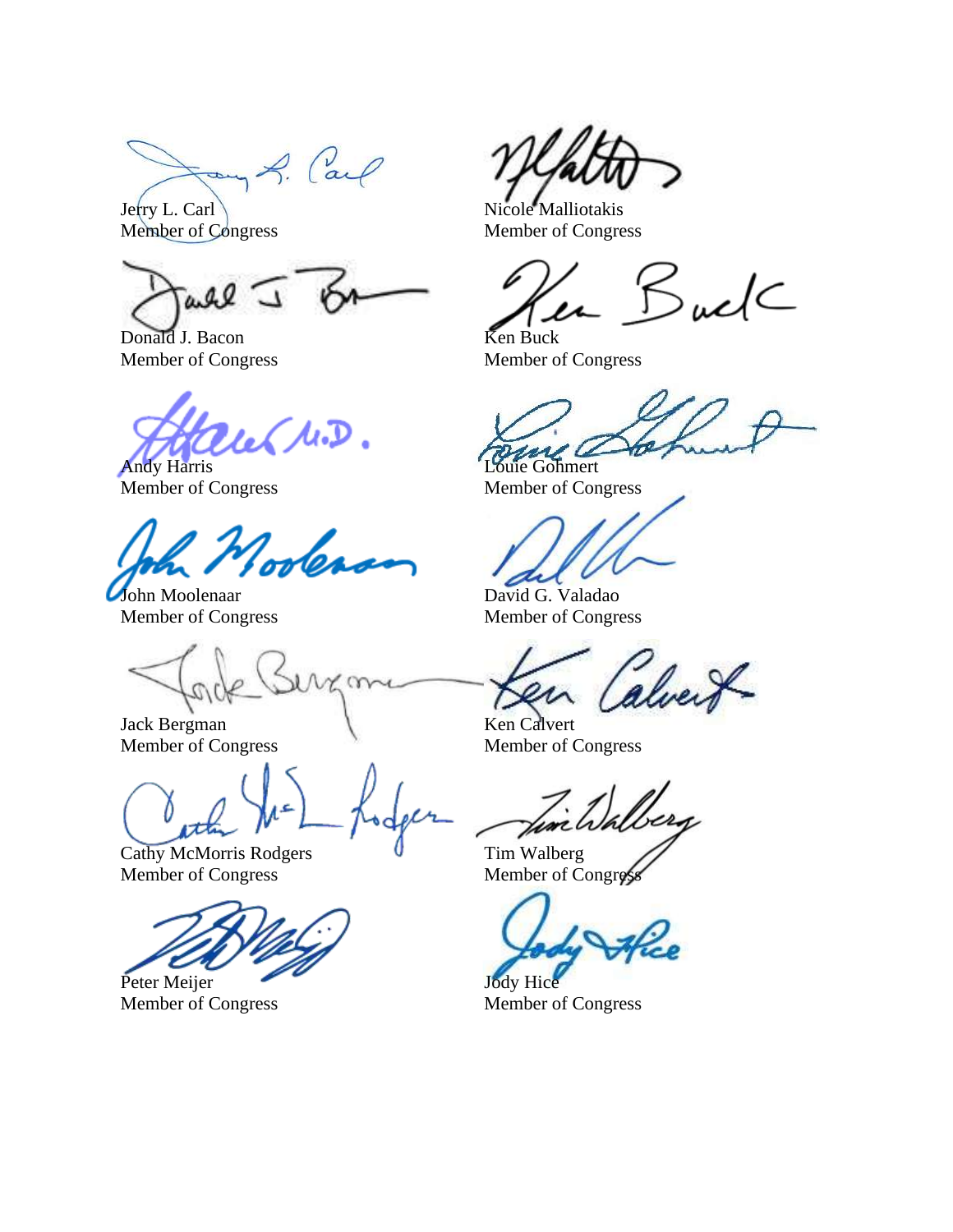1 Hadson Richard Hudson

Member of Congress

Brett Guthrie

Member of Congress

Fred Kell

Member of Congress

Pete Stauber

Member of Congress

Scott Perry

Member of Congress

John Carter Member of Congress

ligte

Fred Upton Member of Congress

Grothman Glenn Grothman

Member of Congress

Tim Burchett Member of Congress

Glenn "GT" Thompson Member of Congress

Mike Johnson Member of Congress

2 Jinnon

William Timmons Member of Congress

August Pfluger Member of Congress

Jodey C. Arrington Member of Congress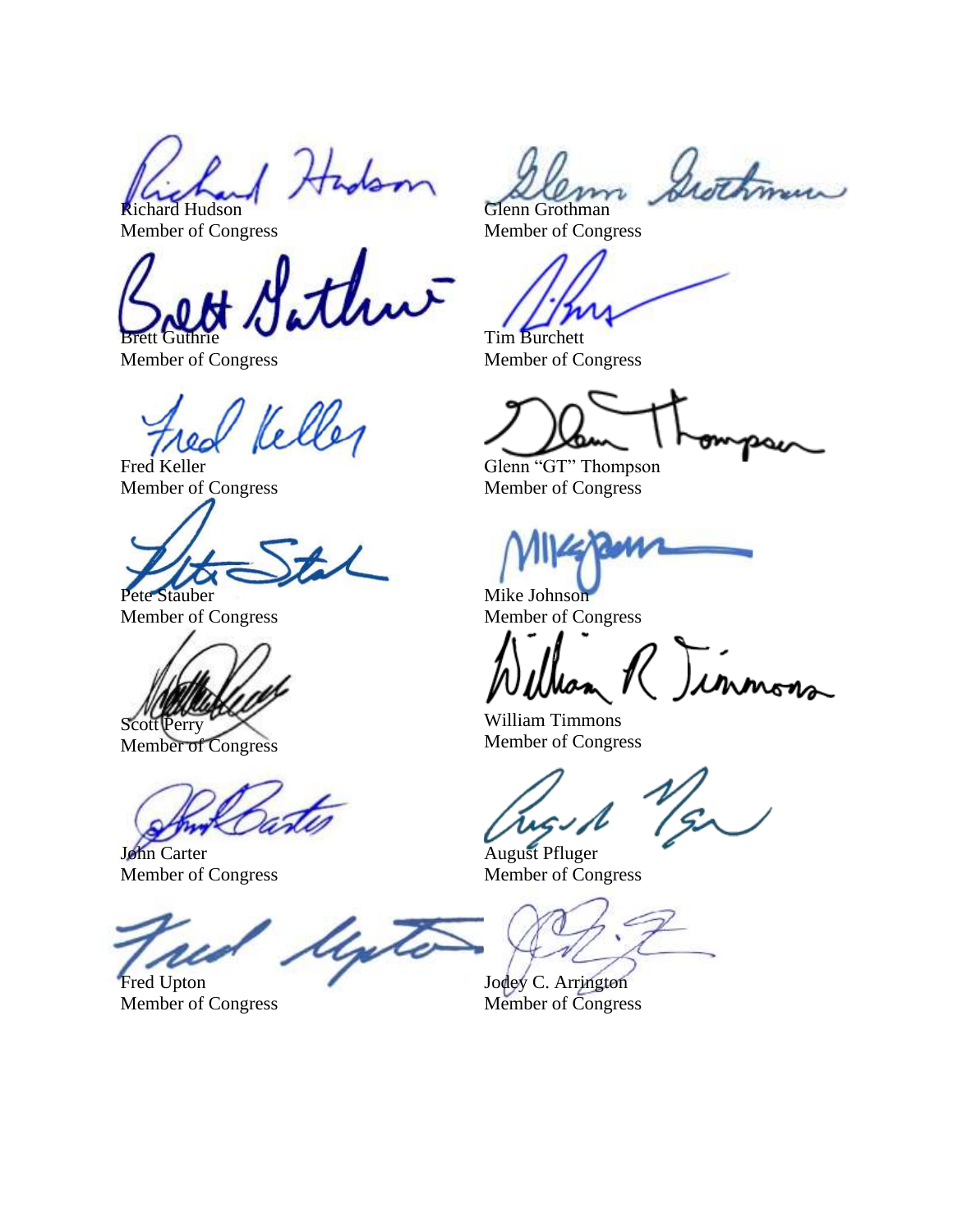Vern Buchanan

Member of Congress

Jason Smith Member of Congress

Claudia (Leuney

Member of Congress



Member of Congress



Trent Kelly Member of Congress

Randy Feenstra Member of Congress

Chinez Liz Chen

Member of Congress

JV

Drew Ferguson Member of Congress

Doug LaMalfa Member of Congress

Mike Kelly Member of Congress

Bryan Steil Member of Congress

Estes Ron Estes

Member of Congress

rooke

Mo Brooks Member of Congress

Bruce Westerman Member of Congress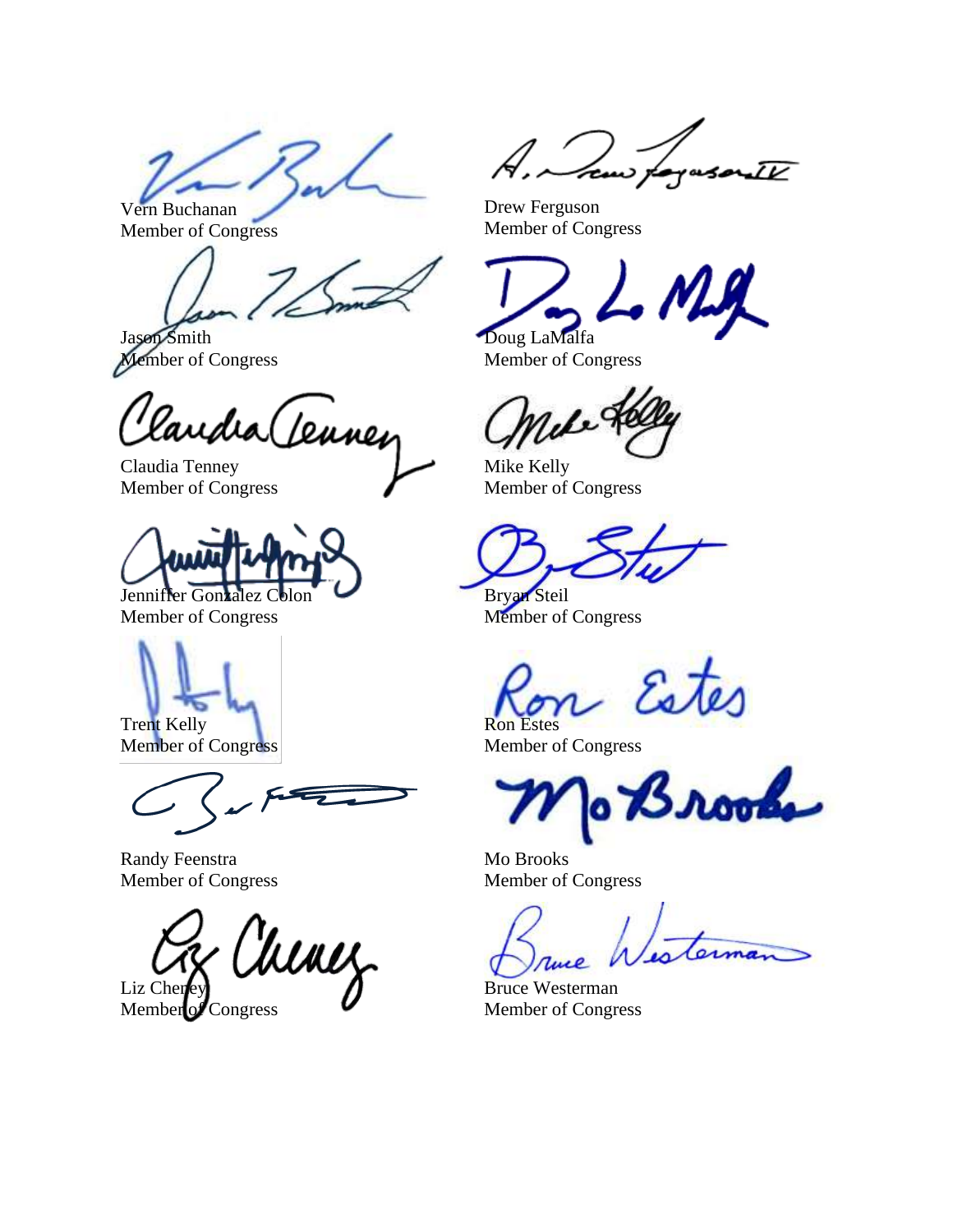Byron Donalds

Member of Congress

Sandy Jim

Member of Congress

Doug Lamborn Member of Congress

Debbie Lesko

Member of Congress

Barry Moore

Member of Congress

Young Kim Member of Congress



Tom Reed Member of Congress

Rodney Davis Member of Congress

welted

Michelle Fischbach Member of Congress

Tom Rice

Member of Congress

drew S. Clyde

Andrew S. Clyde Member of Congress

geksagne 121

Markwayne Mullin Member of Congress

John Katko

Member of Congress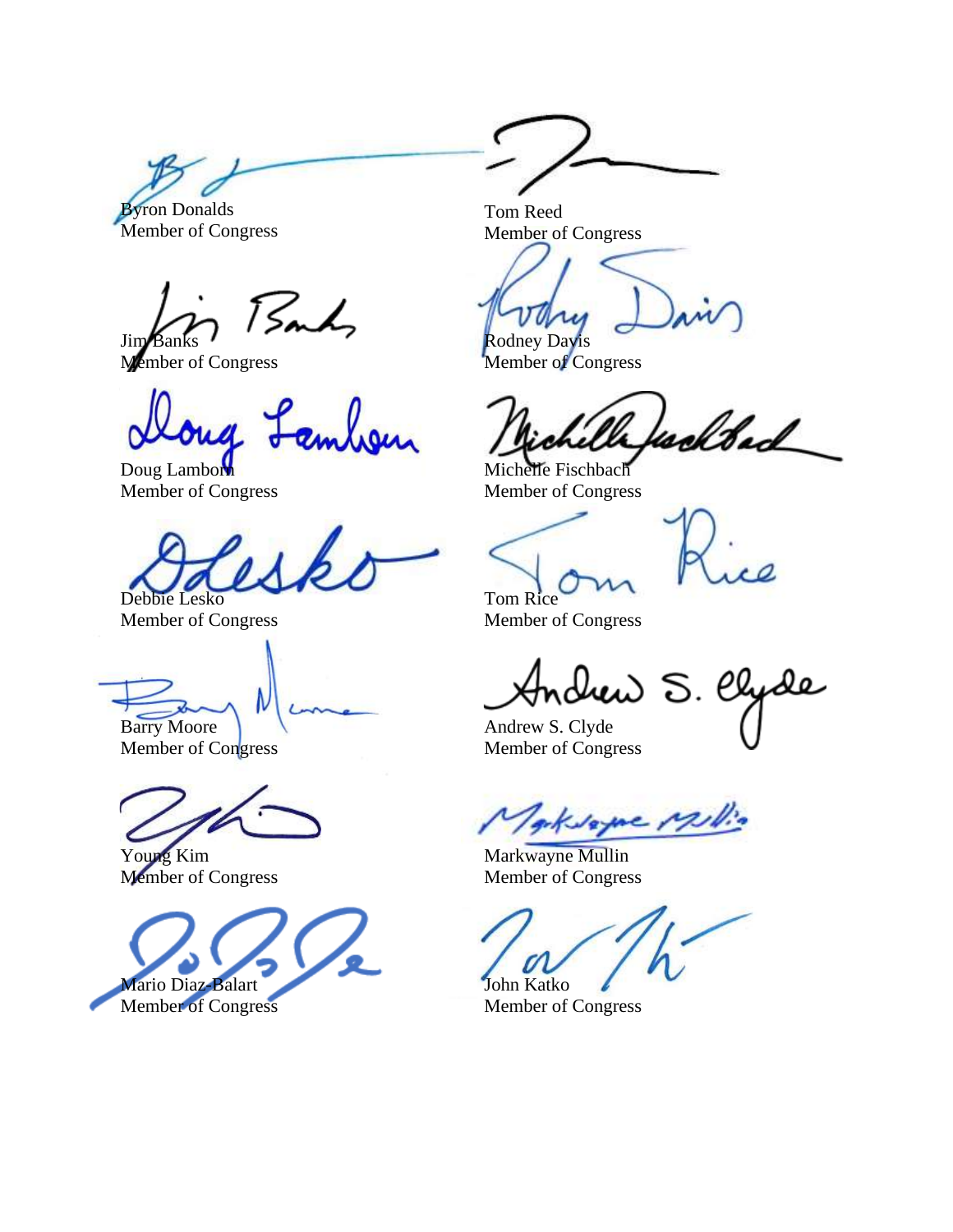Kevin Hern Member of Congress

ramble

Scott Franklin Member of Congress

White

Julia Letlow Member of Congress

'a dan Jim Jorden

Member of Congress

Dan Bishop Member of Congress

atta o

Robert E. Latta Member of Congress

Andy Biggs Member of Congress

Zm Bilistin

Gus M. Bilirakis Member of Congress

Dan Meuser Member of Congress

Matthew Rosendale, Sr. Member of Congress

Steve Womack

Member of Congress

Andrew R. Garbarino Member of Congress

Clair Lisa McClain

Member of Congress

Jeff Fortenberrgy Member of Congress